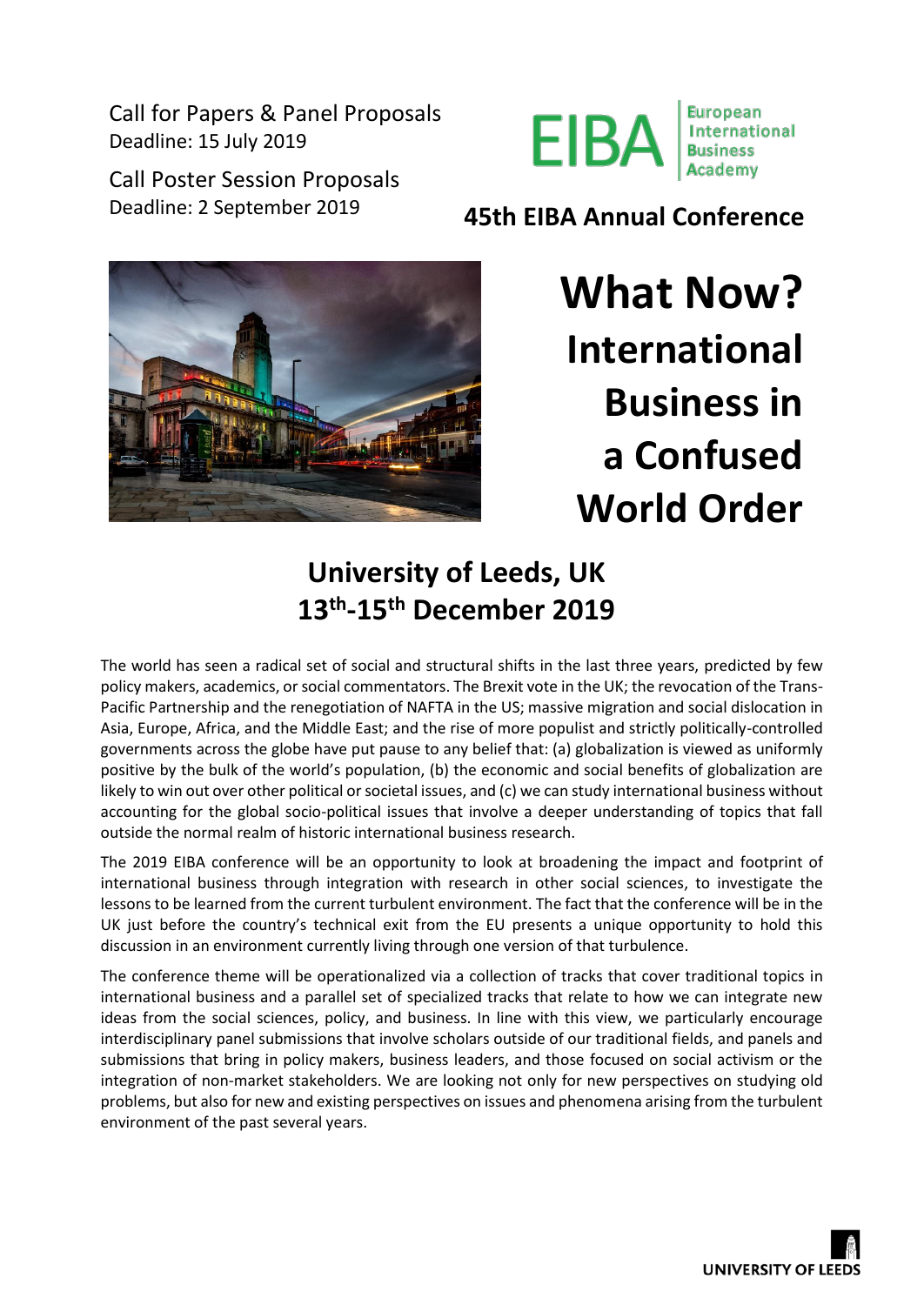**Conference Tracks & Track Chairs** (see the EIBA 2019 Conference website for detailed descriptions of the tracks and track chairs: [eiba2019.eiba.org/tracks/\)](https://eiba2019.eiba.org/tracks/)

- *1.* Learning from History: Economic, Social & Political Lessons (*Manuel Hensmans & Elizabeth Maitland)*
- *2.* International Finance, Accounting & Governance (*Konstantinos Bozos & Collins Ntim)*
- *3.* Emerging Markets & Regional Perspectives (*Santiago Mingo & Rajesh S Upadhyayula)*
- *4.* Global Marketing (*Jorge Carneiro & Kevin Ibeh)*
- *5.* Global Strategy (*Ilya Cuypers& Mario Kafouros)*
- *6.* People & Culture (*Helene Tenzer & Riki Takeuchi)*
- *7.* Global & Local Economics & Institutions (*Aldo Musacchio & Evis Sinani)*
- *8.* The Global Service Firm (*Armando Borda & Hussain Rammal)*
- *9.* Entrepreneurship & Family Firms (*Xufei Ma & Siri Terjesen)*
- *10.* Geographic & Socio Political Dimensions of Globalization (*Kwame Asamoah & Florian Täube)*
- *11.* The Global Value Chain (*Holger Görg & Jean-Paul Roy)*
- *12.* Knowledge, Technology & Innovation (*Paulina Junni & Sorin Krammer)*
- *13.* Innovations in Teaching International Business (*Tamar Almor & Peter Zettinig)*
- *14.* MNE Structure, Process and Operations (*Marcus Møller Larsen & Andreas Schotter)*

## **Call for Competitive & Interactive Papers**

All papers received by the submission deadlines (which meet the eligibility requirements) will be evaluated in a double-blind review process. The final accepted papers that are presented in the competitive and interactive sessions will be published online in the EIBA 2019 Leeds proceedings. Detailed guidelines for the preparation and submission of papers are available on the conference website: [eiba2019.eiba.org.](https://eiba2019.eiba.org/) **The submission deadline for competitive and interactive papers is 15 July 2019.**

#### **Call for Panel Proposals**

Panel proposals for EIBA 2019 Leeds should be on provocative issues within all areas of interest to IB scholars but with particular emphasis on the theme of the conference. Detailed guidelines for the preparation and submission of panels are available on the conference website: [eiba2019.eiba.org.](https://eiba2019.eiba.org/) **The submission deadline for competitive and interactive papers is 15 July 2019.**

## **Call for Posters**

We also welcome poster submissions to any of the EIBA 2019 Leeds conference tracks; those accepted will be presented in dedicated Poster Sessions. A group of experienced academic peers will be invited to review the posters and provide quality feedback to the authors. Guidelines for posters are available on the conference website: [eiba2019.eiba.org.](https://eiba2019.eiba.org/) **The submission deadline posters is 2 September 2019.**

## **Call for Reviewers**

The quality of academic meetings depends critically on the invaluable input of reviewers. The more reviewers we have, the quicker is our ability to have an expedited system that does not burden you as a reviewer and ensures that you also receive high quality feedback as an author. We invite volunteers to register as reviewers for EIBA 2019 Leeds, particularly if you are submitting your own work to the conference. Reviewers can expect to be sent two to three manuscripts to review soon after the 15 July 2019 submission deadline. *We expect all reviews to be completed and returned by 19 August 2019*. You can register as a reviewer via ConfTool at: [www.conftool.org/eiba2019/.](https://www.conftool.org/eiba2019/) One excellent EIBA 2019 reviewer will be presented with the EIBA Best Reviewer Award!

## **Awards**

As featured each year, we expect a number of awards and prizes to be presented for best papers and outstanding contributions to the EIBA Annual Conference as well as to the IB community. The following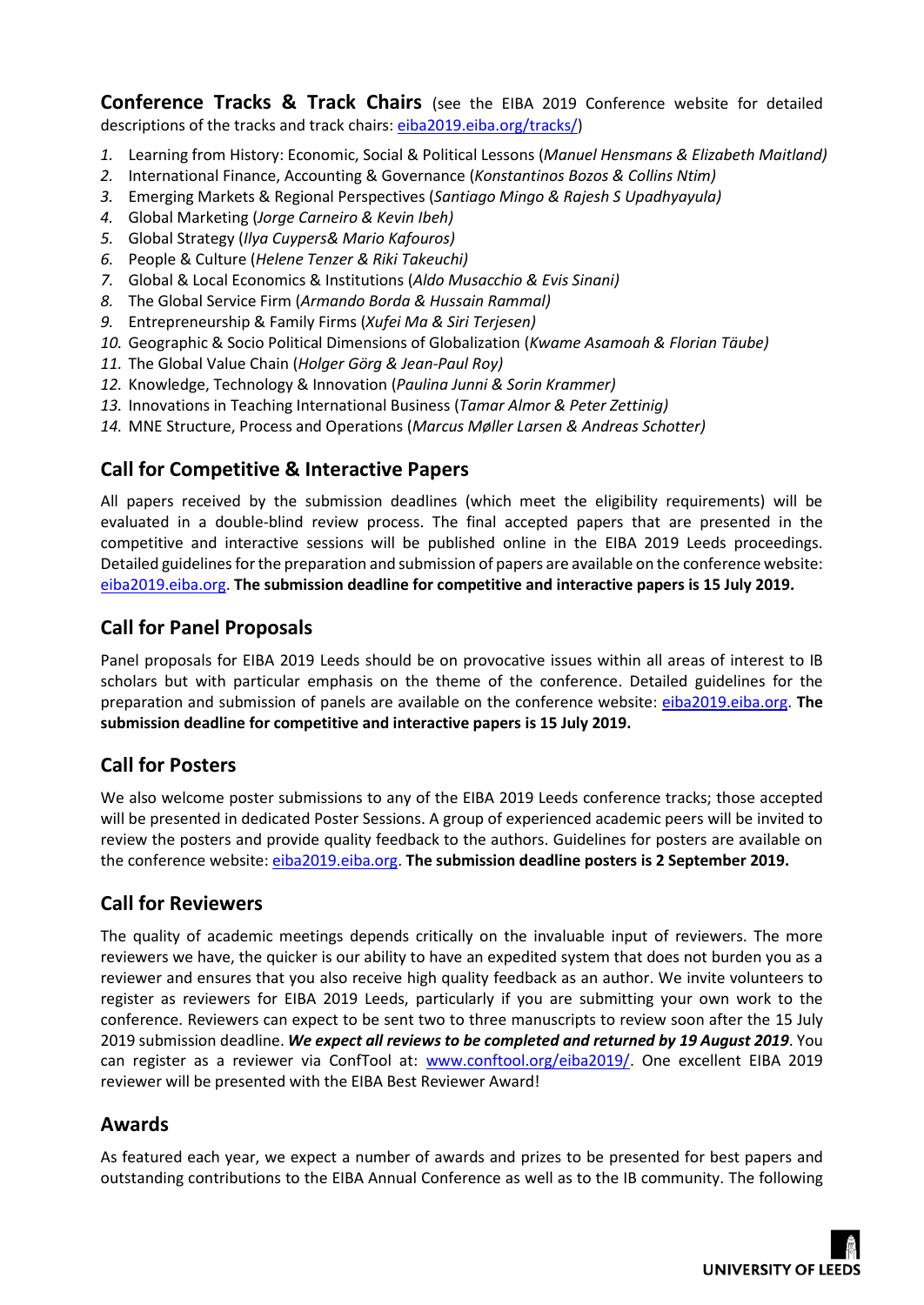awards (among others) are currently planned (or confirmed\*) for being awarded at the EIBA 2019 Leeds Conference:

- [Copenhagen Business School Prize\\*](http://www.eiba.org/cbs-prize)
- [Danny Van Den Bulcke Best Paper Prize\\*](http://www.eiba.org/dvdb-prize)
- [EIBA Best Doctoral Thesis Proposal in IB Award\\*](http://www.eiba.org/doctoral-award)
- [EIBA Distinguished Honorary Fellowship Award\\*](http://www.eiba.org/honorary-fellowship)
- [GSJ Global Strategy Research Prize\\*](http://www.eiba.org/gsj-prize)
- [IBR Best Journal Paper of the Year Award\\*](http://www.eiba.org/ibr-award)
- [JIBE International Trade & Industrial Organization in International Business Prize\\*](http://www.eiba.org/jibe-prize)
- [Lazaridis Institute SMEs & International Entrepreneurship Best Paper Prize\\*](http://www.eiba.org/lazaridis-prize)
- [IMR International Marketing Prize](http://www.eiba.org/imr-prize)
- [IJoEM Emerging Markets Prize](http://www.eiba.org/ijoem-prize)

Other awards may be given as sponsorship is secured. More information will be available on the EIBA 2019 Conference website and via social media.

#### **Doctoral Activities at EIBA 2019**

The EIBA doctoral events are aimed at providing an opportunity for young doctoral students to discuss their research plans and works-in-progress, as well as gaining networking and career guidance experience. Two doctoral events will be conducted on 13 December 2019:

- [33rd EIBA/EIASM John H. Dunning Doctoral Tutorial in International Business \(JHD-DT\)](http://www.eiasm.org/frontoffice/event_announcement.asp?event_id=1415)
- [8th EIBA/EIASM Danny Van Den Bulcke Doctoral Symposium in International Busines](http://www.eiasm.org/frontoffice/event_announcement.asp?event_id=1417) (DVDB-DS)

Participation at the EIBA doctorial events is limited. More information about how to participate in the events will be available on the EIBA 2019 Conference website and via the EIASM. We will also be having a set of special social activities for doctoral students.

## **Other Activities at EIBA 2019**

In addition to the regular conference program, we are planning a series of pre- and post-conference events. Each will have a separate registration process – be sure to check the EIBA 2019 Conference website for the latest information.

#### **Pre-conference Events:**

5th EIBA Early Career Network Workshop **IBR Paper Development Workshop** *JIBS* Paper Development Workshop *JIBP* Paper Development Workshop Social & Cultural Events

#### **Post-conference events:**

Qualitative Methods Workshop Structural Equations Modeling Workshop Pedagogy Workshop Historical Methods Workshop Social & Cultural Events

**The submission deadline for doctoral events and PDWs is: 2 September 2019. The deadlines for social and cultural events will vary and will be posted on the EIBA 2019 Leeds conference website.**

#### **Key Dates**

| $1st$ April 2019                                 | Submission system opens                                    |
|--------------------------------------------------|------------------------------------------------------------|
| 15 <sup>th</sup> July 2019                       | Submission deadline for papers and panel proposals         |
| 1st September 2019                               | <b>Registration opens</b>                                  |
| 2 <sup>nd</sup> September 2019                   | Submission deadline for posters, doctoral events, and PDWs |
| 16 <sup>th</sup> September 2019                  | <b>Decision notifications</b>                              |
| 15 <sup>th</sup> October 2019                    | Early-bird registration deadline                           |
| 13 <sup>th</sup> -15 <sup>th</sup> December 2019 | EIBA 2019 Leeds conference!!!!!!                           |